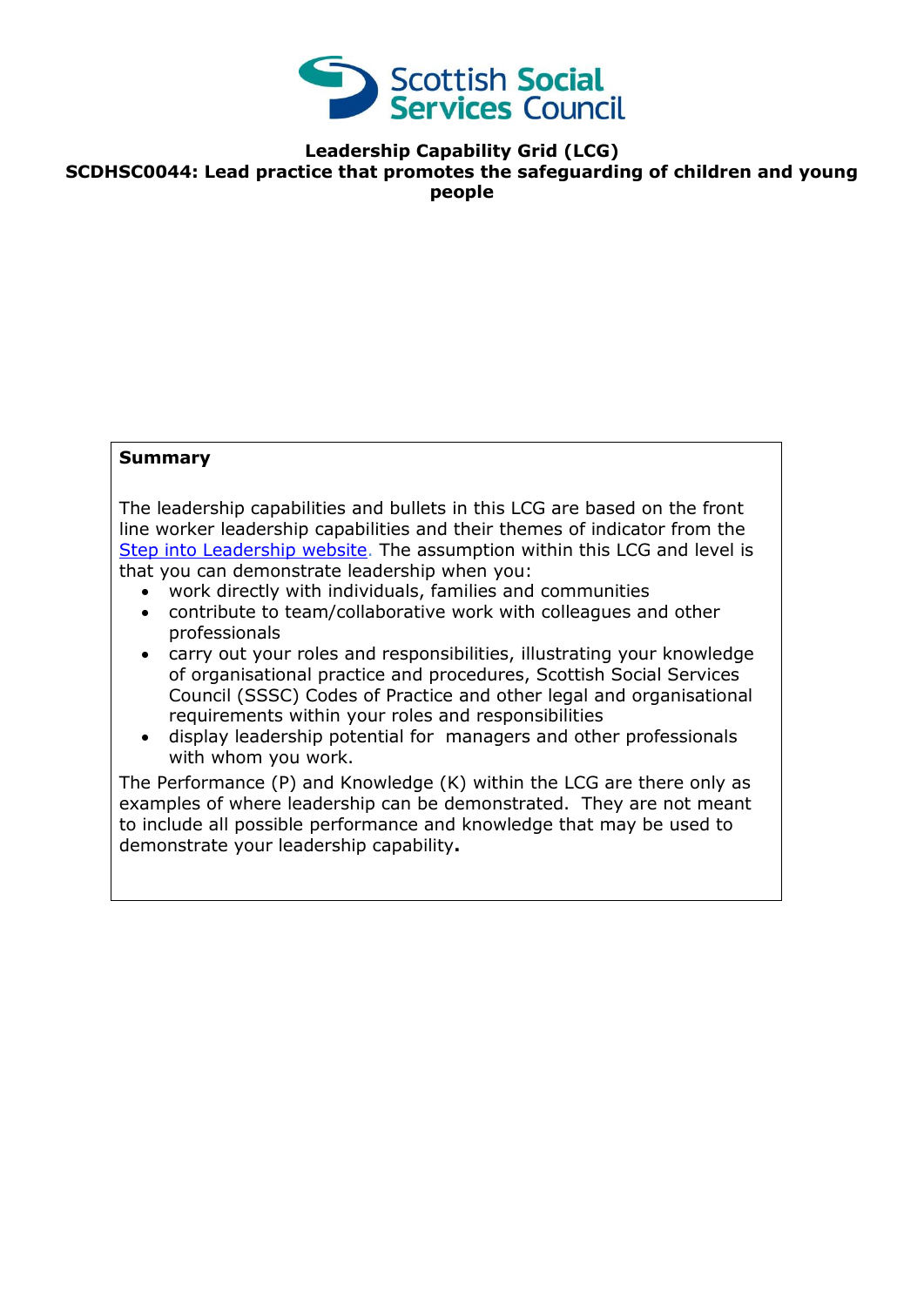

## **Leadership Capability Grid (LCG)**

## **SCDHSC0044: Lead practice that promotes the safeguarding of children and young people**

| Leadership<br>capabilities                 | When promoting the safeguarding of children and young people you<br>can demonstrate leadership capabilities by:                                                                                                                                                                                                                                                                                                                                                                                                                                                                                                                                                                                                                                                                                                                  |
|--------------------------------------------|----------------------------------------------------------------------------------------------------------------------------------------------------------------------------------------------------------------------------------------------------------------------------------------------------------------------------------------------------------------------------------------------------------------------------------------------------------------------------------------------------------------------------------------------------------------------------------------------------------------------------------------------------------------------------------------------------------------------------------------------------------------------------------------------------------------------------------|
| <b>Vision</b>                              | Providing a vision for those with whom you work and your organisation when<br>you:<br>• See how best to make a difference when identifying $(P1-3, 17-20, 25, 27)$<br>K1-5, 11, 16, 24-25, 35-39)<br>• Communicate and promote ownership of the vision when seeking extra<br>support $(P4,6, 28; K20)$ , working with others $(P28)$ and recording and<br>reporting (P 27-37, 43, 46; K 43-46)<br>• Promote public service ethos through active participation and<br>personalisation (P1, 2, 7, 8, 11, 13, 14, 15, 20-26; K 1-5, 11, 13-19; 28,<br>30), when working others and when recoding and reporting (P 27-37)<br>Thinking and planning strategically when demonstrating knowledge and<br>$\bullet$<br>practice of organisational, local and national policies and procedures (P26,<br>27, 32, 37; K6, 8-9, 26-27, 32-34) |
| Self-<br>leadership                        | Displaying self leadership when you:<br>Demonstrate and adapt leadership in response to changing needs and<br>$\bullet$<br>preferences (P5,16, 20,35-36; K23) and overcoming barriers (P20)<br>Improve own leadership by seeking advice $(P4, 6, 36; K20, 23)$<br>• Enabling intelligent risk taking when communicating with difficult, complex<br>and sensitive issues ( $P$ 21-26; K15, 40-41) and protecting yourself (K31)<br>Demonstrate and promote resilience when adapting practice and<br>$\bullet$<br>overcoming barriers (P5,16,18,20,35-36; K3, 4, 19, 30)<br>• Challenge discrimination and oppression (P20; K 1, 4)                                                                                                                                                                                                |
| <b>Motivating</b><br>and inspiring         | Motivating and inspiring others when you:<br>• Inspire people by personal example ( $P10$ , 28; K14-20)<br>• Recognise and value the contribution of others ( $P4,6,36$ ; K $9-10$ , 20)<br>• Support the creation of a learning and performance culture (P4,6, 8, 18,<br>20, 23, 25, 27-28, 31; K16-20, 23; 39)                                                                                                                                                                                                                                                                                                                                                                                                                                                                                                                 |
| <b>Empowering</b>                          | Empowering people when you:<br>• Enable leadership at all levels (P1, 2, 4, 6-7, 20, 21, 25, 27, 31; K8-9;<br>$16-20$ )<br>Driving the creation of a knowledge and management culture by seeking<br>and providing information to enable understanding (P4, 6, 8, 25, 31, 33-<br>36; K16-20, 23; 39)<br>• Promote professional autonomy (P1-3,17-20, 25, 27; K16-20, 23-25)<br>Involve people in development and improvement (P20; K16-20)                                                                                                                                                                                                                                                                                                                                                                                        |
| <b>Collaborating</b><br>and<br>influencing | Collaborating and influencing when you:<br>Lead partnership working $(P4, 6, 28; K11, 14-20)$<br>Influence people (P20, 28, 33-36; K11, 14-20)<br>Understand and value the perspectives of others (P1-2, 7, 11, 15, 17-20,<br>$\bullet$<br>25, 28, 31, 35; K8-9, 11, 14-20)                                                                                                                                                                                                                                                                                                                                                                                                                                                                                                                                                      |
| <b>Creativity</b><br>and                   | Using creativity and innovations in your work when you:<br>See opportunities to do things differently (P5,16, 20,34-36; K3-4, 16-20,                                                                                                                                                                                                                                                                                                                                                                                                                                                                                                                                                                                                                                                                                             |